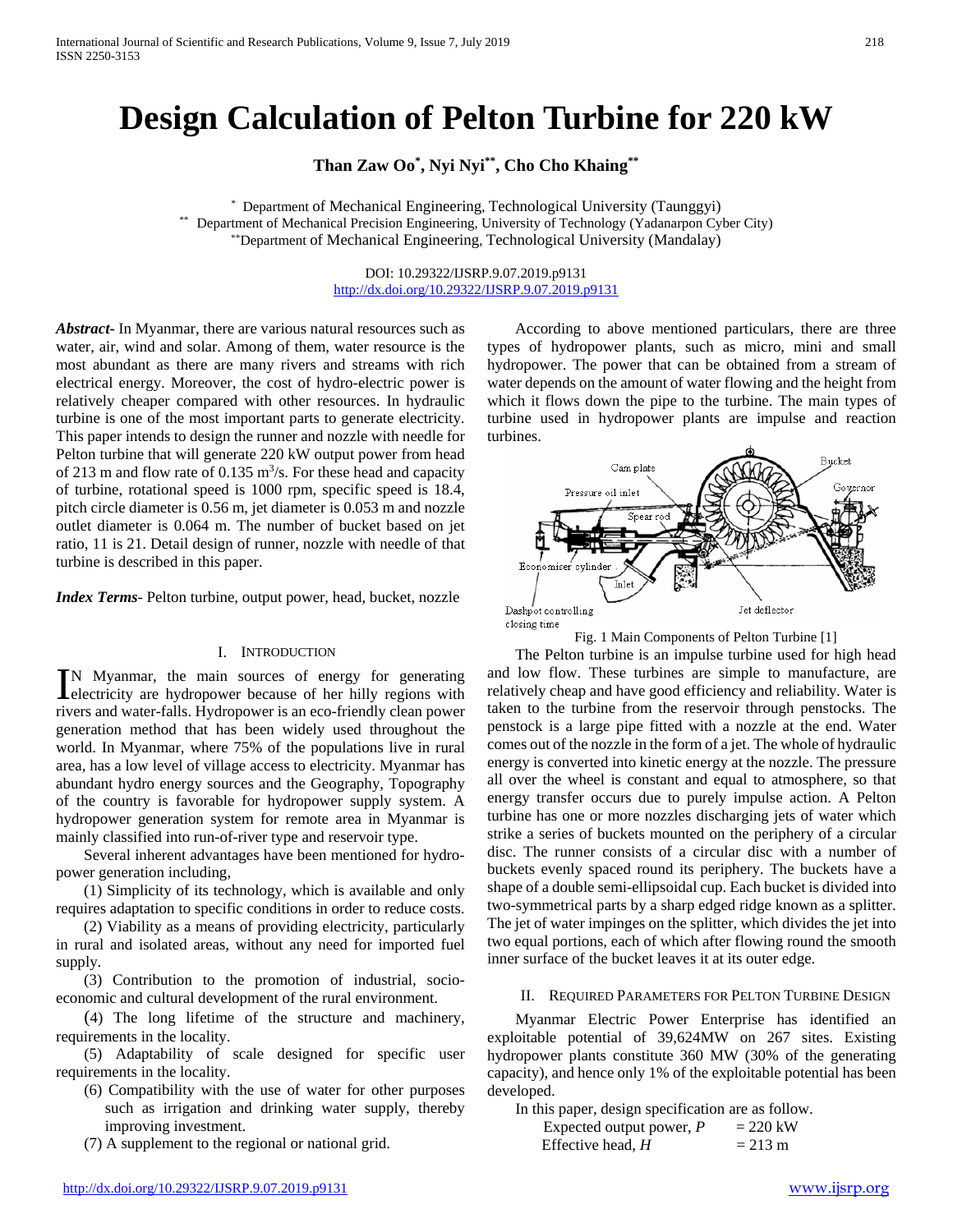International Journal of Scientific and Research Publications, Volume 9, Issue 7, July 2019 219 ISSN 2250-3153

| Overall efficiency, $\eta$                               | $= 78%$                 |
|----------------------------------------------------------|-------------------------|
| Density of water, $\rho$                                 | $= 1000 \text{ kg/m}^3$ |
| Acceleration due to gravity, $g = 9.81$ m/s <sup>2</sup> |                         |

220kW turbine is intended to mini-hydropower plant and flow rate of this turbine, *Q* will be obtained by power equation.

$$
P = \eta \rho g Q H \tag{1}
$$

By Equation (1), the required flow rate for expected output power is 0.135  $\rm m^3/s$ .

## *A. Specification of Suitable Turbine Type*

The suitable type of turbine can be classified depending on net head and flow rate as shown in Fig. 2. Since head and flow rate ranges, 213 m and  $0.135 \text{ m}^3/\text{s}$  are within the range of Pelton turbine type, Pelton turbine type is selected.



Fig. 2 Turbine Type Based on Head and Flow Rate [2]

#### *B. Determination of Specific Speed and Rotational Speed*

Specific speed plays in an important role for selecting the type of turbine. And also the performance of turbine can be predicted by knowing the specific speed of the turbine. The specific speed of a turbine is the speed of geometrically similar turbine that would develop one horse power (metric) when working under a head of one meter. Once the specific speed is known, the fundamental dimensions of the turbine can be easily estimated. The value of specific speed for Pelton turbines with single jet fluctuate between 8.5 and 30. The selected turbine type is single jet Pelton turbine type and the value of specific speed for this type can be calculated by using the following equation.

$$
N_{s} = 85.49/H^{0.245}
$$
 (2)

The rotational speed of a turbine is directly linked to its specific speed, flow and net head. The rotational speed of turbine is directly or through a speed increaser to the turbine, should reach the synchronous speed. The rotational speed of

turbine is 
$$
N = \frac{N_s H^{\frac{5}{4}}}{\sqrt{P}}
$$
 (3)

In the hydro scheme, standard generator is installed when it is possible, either directly coupling or through a speed increaser should reach the synchronous speed. The number of pole for synchronous speed generator is always even number and it is expressed by

$$
P_o = \frac{120 f}{N} \tag{4}
$$

Where, *f* is frequency (50 Hz) and the calculated number of pole is 6. Based on number of pole as shown in Table I, the generator synchronization speed is 1000 rpm and for direct coupling system, rotational speed of turbine is also 1000 rpm.

Table I. Generator Synchronization Speed [2]

|               |           |      | racio il comercito privilente di provene i |           |      |
|---------------|-----------|------|--------------------------------------------|-----------|------|
| Number of     | Frequency |      | Number of                                  | Frequency |      |
| poles $(P_o)$ | 50Hz      | 60Hz | poles $(P_o)$                              | 50Hz      | 60Hz |
|               | 3000      | 3600 | 16                                         | 375       | 450  |
|               | 1500      | 1800 | 18                                         | 333       | 400  |
| 6             | 1000      | 1200 | 20                                         | 300       | 360  |
| 8             | 750       | 900  | 22                                         | 272       | 327  |
| 10            | 600       | 720  | 24                                         | 250       | 300  |
| 12            | 500       | 600  | 26                                         | 231       | 277  |
| 14            | 428       | 540  | 28                                         | 214       | 257  |

#### *C. Prediction of Shaft Diameter*

The turbine shaft will transmit the rotary motion of the runner to the generator. In most cases, the shaft has a circular crosssection and it subject to either pure torsion or a combination of torsion and bending. The diameter of a shaft to transmit a given power can be determined from the following formula.

$$
d_s = \sqrt[3]{\frac{1.77 \times 10^6 \times P}{N}}
$$
 (5)

Since it is difficult to predict the bending moment at this time, the estimated shaft diameter will be slightly increased.

#### *D. Inlet and Outlet Velocities of Pleton Wheel*

In Pelton turbine, water flows over the runner and leaves the runner at its outlet point. To estimate the required parameters for bucket design, nozzle design, work output and efficiency of Pelton turbine, reference is made to the inlet and outlet velocities of pelton wheel. Inlet and outlet velocities triangles of Pelton wheel are shown in Fig. 3.



Fig. 3 Inlet and Outlet Velocity Triangles of Pelton Wheel [1] Where,

- $V_1$  = absolute velocity of water at inlet (m/s)
	- $V_{rl}$  = jet velocity relative to bucket at inlet (m/s)
	- $V_{wl}$  = velocity of whirl at inlet (m/s)

 $u_1$  = tangential velocity of wheel at inlet (m/s)

- $V_2$  = absolute velocity of water at outlet (m/s)
- $V_{r2}$  = jet velocity relative to bucket at outlet (m/s)
- $V_{w2}$  = velocity of whirl at outlet (m/s)
- $u_2$  = tangential velocity of wheel at outlet (m/s)
- $V_f$ <sup>2</sup> = velocity of flow at outlet (m/s)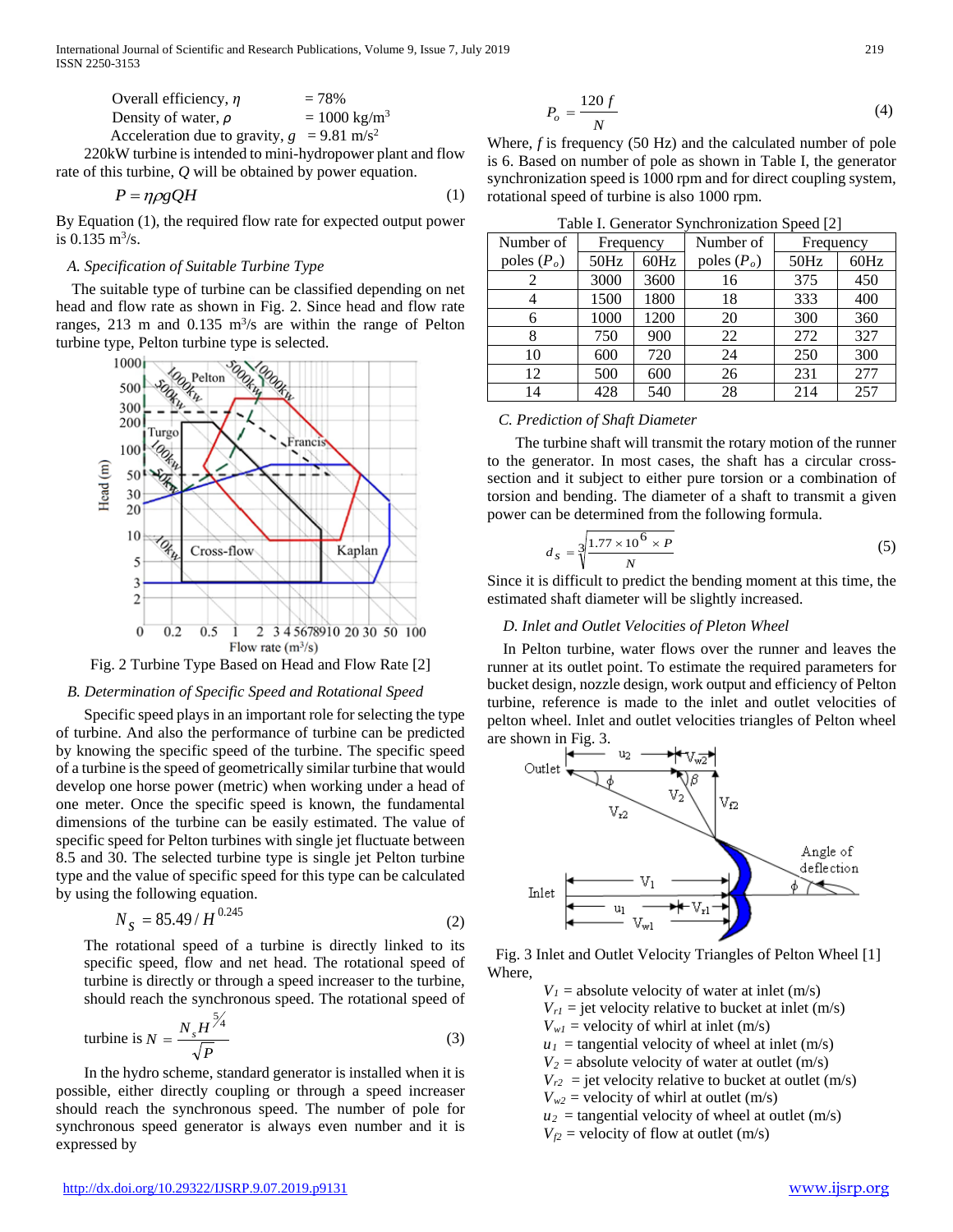- $\beta$  = angle made by the absolute velocity with the direction of vane motion
- $\phi$  = angle made by the relative velocity with the direction of vane motion

The jet emerging from the nozzle hits the splitter symmetrically and is equally distributed into the two halves of hemispherical bucket. The inlet angle of the jet is therefore between 1° to 3°, but it is always assumed to be zero in all calculations. Then the relative velocity of the jet leaving the bucket would be opposite in direction to the relative velocity of the entering jet. This cannot be achieved in practice since the jet leaving the bucket would then strike the back of the succeeding bucket to cause splashing and interference so that overall turbine efficiency would fall to low values. In practice, the angular deflection of the jet in the bucket is limited to about 165˚ and the angle,  $\phi$  is adopted 15° to keep the jet clear of the succeeding bucket.

The ideal velocity of just usually is known as spouting velocity,  $V_1 = \sqrt{2gH}$ . However, the actual velocity of the jet is

slightly less, due to friction loss in the nozzle. Thus,

$$
V_1 = C_v \sqrt{2gH} \tag{6}
$$

The coefficient of velocity,  $C_v$  account for friction losses in the nozzle and has a value ranging from 0.97 to 0.99 [4]. In this paper, the mean value 0.985 is used for it.

The tangential velocities at inlet and outlet of runner will be same at the mean pitch. Therefore,  $u = u_1 = u_2$ . For the maximum efficiency, the tangential velocity of wheel at pitch circle, *u* is equal to  $0.5V<sub>1</sub>$  [4]. However, in actual practice the maximum efficiency occur when the value of  $u$  is about  $0.46V<sub>1</sub>$ . In this relation, this coefficient of  $V_l$  is also known as speed ratio,  $k_u$ .

From inlet and outlet velocity triangles, relative velocity of water at inlet is

$$
V_{r1} = V_1 - u_1 \tag{7}
$$

The relative velocity of water at outlet,  $V_{r2}$  is  $KV_{r1}$  and blade friction co-efficient, *K* is slightly less than unity. Ideally when bucket surfaces are perfectly smooth and energy losses due to impact at splitter in neglected, *K*=1.

#### III. DESIGN OF BUCKET

#### *A. Pitch Circle Diameter and Jet Diameter*

Mean diameter or pitch circle diameter of the Pelton turbine refers to the diameter of the wheel measured upon the centers of the buckets.

$$
u = \frac{\pi DN}{60} \tag{8}
$$

Where,  $D =$  pitch circle diameter of pelton wheel (m) And then, the diameter of jet is an important parameter in the design of Pelton wheel and it is determined at the maximum charge by using continuity equation.

$$
Q = aV_1 = \frac{\pi d_0^2}{4} \times Z_0 \times C_v \sqrt{2gH}
$$

Thus,

$$
d_0 = 0.545 \sqrt{\frac{Q}{Z_0 \sqrt{H}}}
$$
\n(9)

# Where,  $d_0 =$  jet diameter (mm) and  $Z_0$  = number of nozzle

# *B. Jet Ratio and Number of Bucket*

The ratio of pitch circle diameter of Pelton wheel to the jet diameter is known as jet ratio represented by *m* and it is a size parameter for the turbine. For maximum hydraulic efficiency, the jet ratio lies between 11 and 15 [4]. A smaller value of *m* results in either too close a spacing of the buckets or too few buckets for the whole jet to be used. A larger value of m results in a more bulky installation.

$$
m = \frac{D}{d_0} \tag{10}
$$

The number of buckets for a Pelton wheel should be such that the jet is always completely intercepted by the buckets so that volumetric efficiency of the turbine very closes to unity. The number of buckets is usually more than 15. Certain empirical formulae have been developed for determining the number of buckets. One such formula which is widely used has been given by Taygun according to which the number of buckets, *Z* is approximately given by

$$
Z = 0.5m + 15\tag{11}
$$

Table II. Approximate Number of Buckets for a Pelton Turbine [3]

| Jet<br>ratio     | O | 8                                             | 10 | 15 | 20 | 25    |
|------------------|---|-----------------------------------------------|----|----|----|-------|
| No: of<br>bucket |   | $17-21$   $18-22$   $19-24$   $22-27$   24-30 |    |    |    | 26-33 |



$$
center of the wheel
$$
\n
$$
360 \tag{12}
$$

$$
Z = \frac{360}{\theta} \tag{12}
$$

In ΔAOB′ ,

$$
\cos \theta = \frac{R + 0.5d_0}{r}
$$
 (13)

The bucket pitch on the pitch circle can be obtained by the following equation.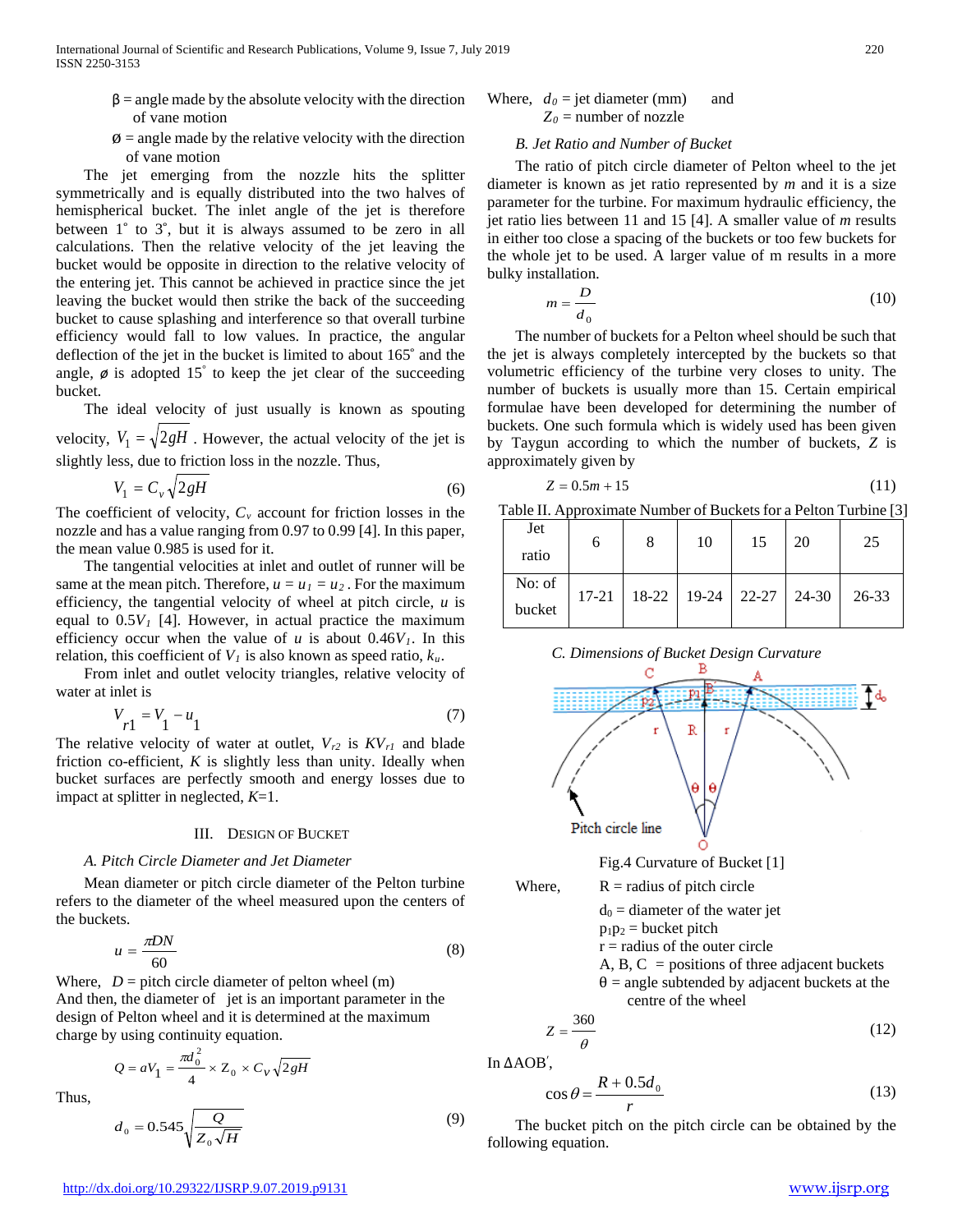International Journal of Scientific and Research Publications, Volume 9, Issue 7, July 2019 221 ISSN 2250-3153

$$
p_1 p_2 = \frac{2\pi R}{Z} \tag{14}
$$

In a Pelton turbine design, two parameters are important. These are the ratio of the bucket width to the jet diameter and the ratio of the wheel diameter to the jet diameter. If the bucket width is too small in relation to jet diameter, the fluid is not smoothly deflected by the buckets and in consequence, much energy is dissipated in turbulence and the efficiency drops considerably. On the other hand, if the buckets are unduly large, friction on the surfaces is unnecessarily high. The optimum value of the ratio of bucket to the jet diameter has found to be 2.8 and 4. Some of the main dimensions for the Pelton wheel bucket are shown in Table III.



Fig. 5 Bucket Dimensions for Pelton Turbine [6]

| Table III. Dimensions of Bucket Based on Jet Diameter [6] |            |             |  |  |
|-----------------------------------------------------------|------------|-------------|--|--|
|                                                           | Minimum    | Maximum     |  |  |
| Item                                                      | Value      | Value       |  |  |
| Bucket length, L                                          | 2.28 $d_o$ | 3.3 $d_o$   |  |  |
| Bucket width, B                                           | 2.8 $d_o$  | $4d_o$      |  |  |
| Notch depth, S                                            | 0.44 $d_o$ | $0.625 d_0$ |  |  |
| Notch width, M                                            | 1.12 $d_o$ | 1.6 $d_o$   |  |  |
| Bucket depth, E                                           | $0.8 d_o$  | 1.2 $d_o$   |  |  |
| Bucket height, A                                          | 1.75 $d_o$ | $2.5 d_0$   |  |  |

In this paper, the parameters for curvature of bucket design base on Fig. 6. In this referenced design, the bucket sections are divided into five parts and the notch width of bucket is 0.36 times of bucket width,  $M = 0.36$  B. The notch width must be larger than the diameter of jet and it can also be obtained by using the following equation.

$$
M = 1.1d_0 + 5 \tag{15}
$$

If the other parameters for design curvature are also taken depending on the bucket width,

> Bucket length,  $L = 0.82B$ Notch depth,  $S = 0.16B$ Bucket depth,  $E = 0.36$  B and Bucket height,  $A = 0.64B$

These parameters must be between maximum and minimum value respect to jet diameter in Table III.



Fig. 6 Referenced Design of a Structure Stream To-461 Bucket Turbine [3]

#### IV. DESIGN OF NOZZLE

The nozzle tip and needle should be so proportional as to give a constantly decreasing stream area from a point within the nozzle to a point in the jet beyond the tip of the needle, so that the water may be continuously accelerated. This must be so for every position of the needle. The curve of the must therefore change from convex to concave and the point of inflection must be a diameter greater than that of the nozzle tip, otherwise the water will tend to leave the needle at the smaller openings with a resulting tendency to corrosion.

The diameter of the orifice of the nozzle tip must be greater than the diameter of the jet, due to the contraction of the latter and also to the space taken up by the needle tip, which is never entirely withdrawn. In this paper, three different types of nozzle design that are more useful for Pleton turbine are described and main dimensions of all types base on nozzle outlet diameter.

## *A. Nozzle Outlet Diameter*

The magnitude of the outlet cross section of the nozzle must be established in such a way that at the given head, *H* it allows the given flow-rate, *Q* to pass. The outlet cross section of the nozzle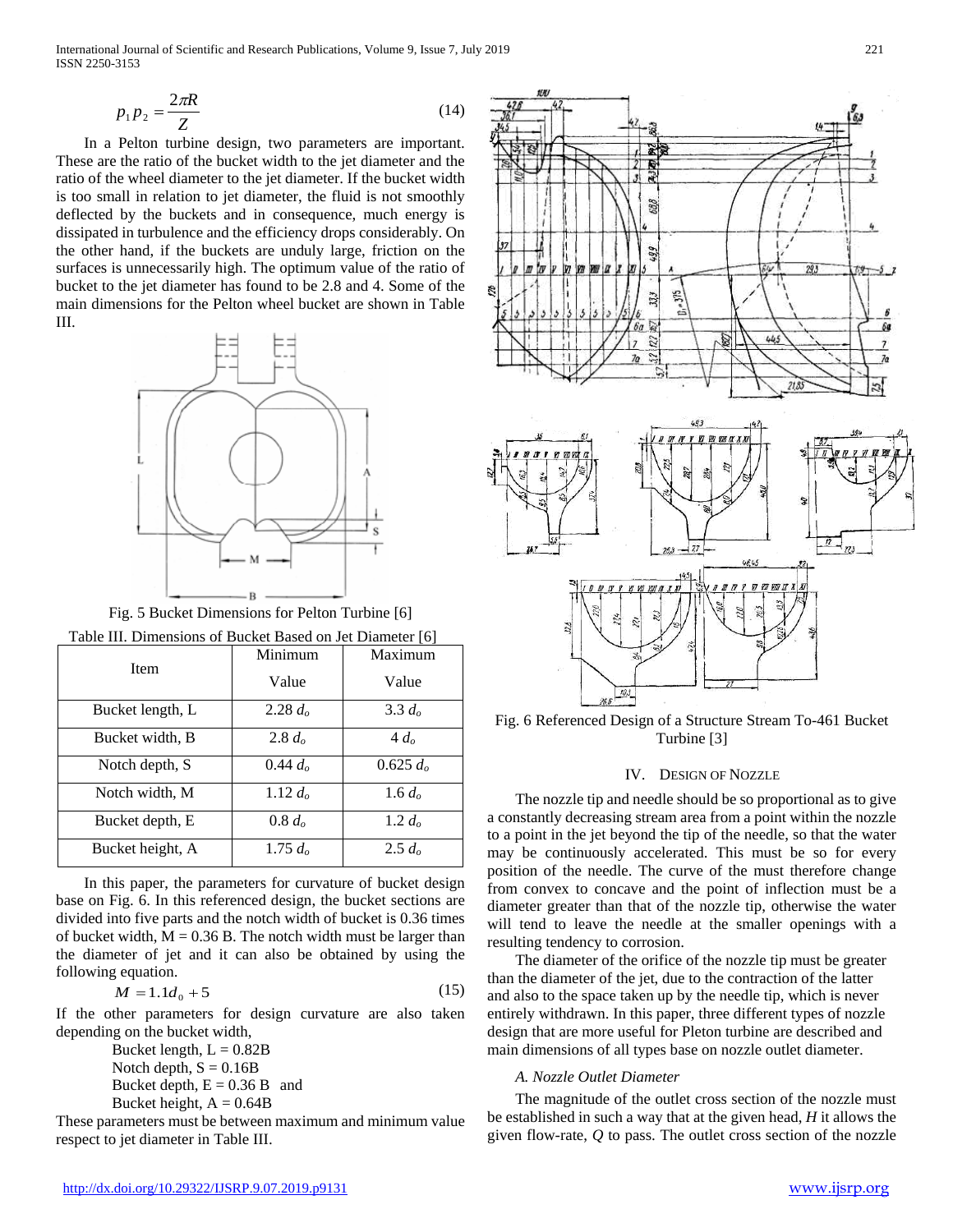at the position of the needle according to Fig. 7 is given by the relation.



Fig. 7 Cross Section of Nozzle at the Position of the Needle [6]

From Fig. 7, required equation for nozzle outlet diameter,  $d_1$ is

$$
d_1 = \sqrt{\frac{Q \sin \alpha}{2.66 \mu C_v \sqrt{H}}}
$$
(16)

The nozzle outlet diameter,  $d_1$  must be within the range (1.2  $\sim$ 1.25) $d_0$ . The efflux coefficient,  $\mu$  is between 0.8 and 0.88 [6]. Assume,  $\mu = 0.84$  and  $\alpha = 80^{\circ}$ .

# *B. Dimensions of Nozzle and Needle*

Nozzle dimension is depending upon the nozzle outlet diameter. The profile of nozzle and needle design<br> *Hamma* 



Fig. 8 Profile of Nozzle and Needle [6]

| Table IV. Nozzle Dimensions |                       |       |  |  |
|-----------------------------|-----------------------|-------|--|--|
| Item                        | Results (m)<br>Values |       |  |  |
| S                           | $0.88 d_1$            | 0.056 |  |  |
| r                           | 1.35 $d_1$            | 0.086 |  |  |
| X                           | 1.63 $d_1$            | 0.104 |  |  |
| R                           | 5.02 $d_1$            | 0.321 |  |  |
| $D_1$                       | $2.9 d_1$             | 0.186 |  |  |
| e                           | $0.67 d_1$            | 0.043 |  |  |
| $\mathbf{C}$                | $0.06d_1$             | 0.004 |  |  |
|                             | $4.12d_1$             | 0.264 |  |  |

V. RESULTS OF DESIGNED TURBINE

The calculated results in Table V are parameters of runner design for 220 kW output power based on net head, 213 m.

Moreover, main dimensions for bucket curvature based on referenced design Fig. 6 are shown in Table VI.

Table V. Required Parameters for Runner Design

| N <sub>0</sub> | <b>Description</b>                   | <b>Symbol</b>    | <b>Value</b>          |
|----------------|--------------------------------------|------------------|-----------------------|
| 1              | Flow rate of water at jet            | Q                | $0.135 \; \rm m^3/s$  |
| $\overline{2}$ | Specific speed                       | $N_{s}$          | 18.4                  |
| 3              | Speed of wheel                       | $\boldsymbol{N}$ | 1000 rpm              |
| $\overline{4}$ | Absolute velocity at inlet           | V <sub>I</sub>   | 66.676m/s             |
| 5              | Tangential velocity at outlet        | $\boldsymbol{u}$ | $29.29 \text{ m/s}$   |
| 6              | Pitch diameter of the wheel          | D                | $0.56 \text{ m}$      |
| 7              | Jet diameter                         | d <sub>0</sub>   | $0.053 \; \mathrm{m}$ |
| 8              | Nozzle outlet diameter               | d <sub>I</sub>   | $0.064 \; \mathrm{m}$ |
| 9              | Jet ratio                            | $\boldsymbol{m}$ | 11                    |
| 10             | Number of buckets                    | Z                | 21                    |
| 11             | Angle substandard by adjacent bucket | $\theta$         | 17.14 deg             |
| 12             | Relative velocity of water at inlet  | $V_{rI}$         | $34.39 \text{ m/s}$   |
| 13             | Relative velocity of water at outlet | $V_{r2}$         | 34.386m/s             |
| 14             | Whirl velocity of water at inlet     | $V_{wl}$         | 63.676m/s             |
| 15             | Whirl velocity of water at outlet    | $V_{w2}$         | $3.924 \text{ m/s}$   |
| 16             | Velocity of flow at outlet           | $V_{f2}$         | $8.90 \text{ m/s}$    |
| 17             | Angle at exit runner                 | β                | 66 degree             |
| 18             | Absolute velocity at outlet          | V <sub>2</sub>   | $9.65 \text{ m/s}$    |
| 19             | shaft diameter                       | ds               | $75 \text{ mm}$       |

# Table VI. Main Dimensions for Bucket Curvature

| Item             | Minimum<br>Maximum |                   | Average             |  |
|------------------|--------------------|-------------------|---------------------|--|
|                  | Value              | Value             | <b>Result Value</b> |  |
| Bucket length, L | $120.8 \text{ mm}$ | 174.9 mm          | 144 mm              |  |
| Bucket width, B  | 148.4 mm           | $212 \text{ mm}$  | $175 \text{ mm}$    |  |
| Notch depth, S   | $23.3 \text{ mm}$  | 33.1 mm           | $28 \text{ mm}$     |  |
| Notch width, M   | 59.4 mm            | 84.8 mm           | $63 \text{ mm}$     |  |
| Bucket depth, E  | 42.4 mm            | $63.6 \text{ mm}$ | $63 \text{ mm}$     |  |
| Bucket height, A | 92.8 mm            | 132.5 mm          | $112 \text{ mm}$    |  |



Fig.9 Front View and Side View of Bucket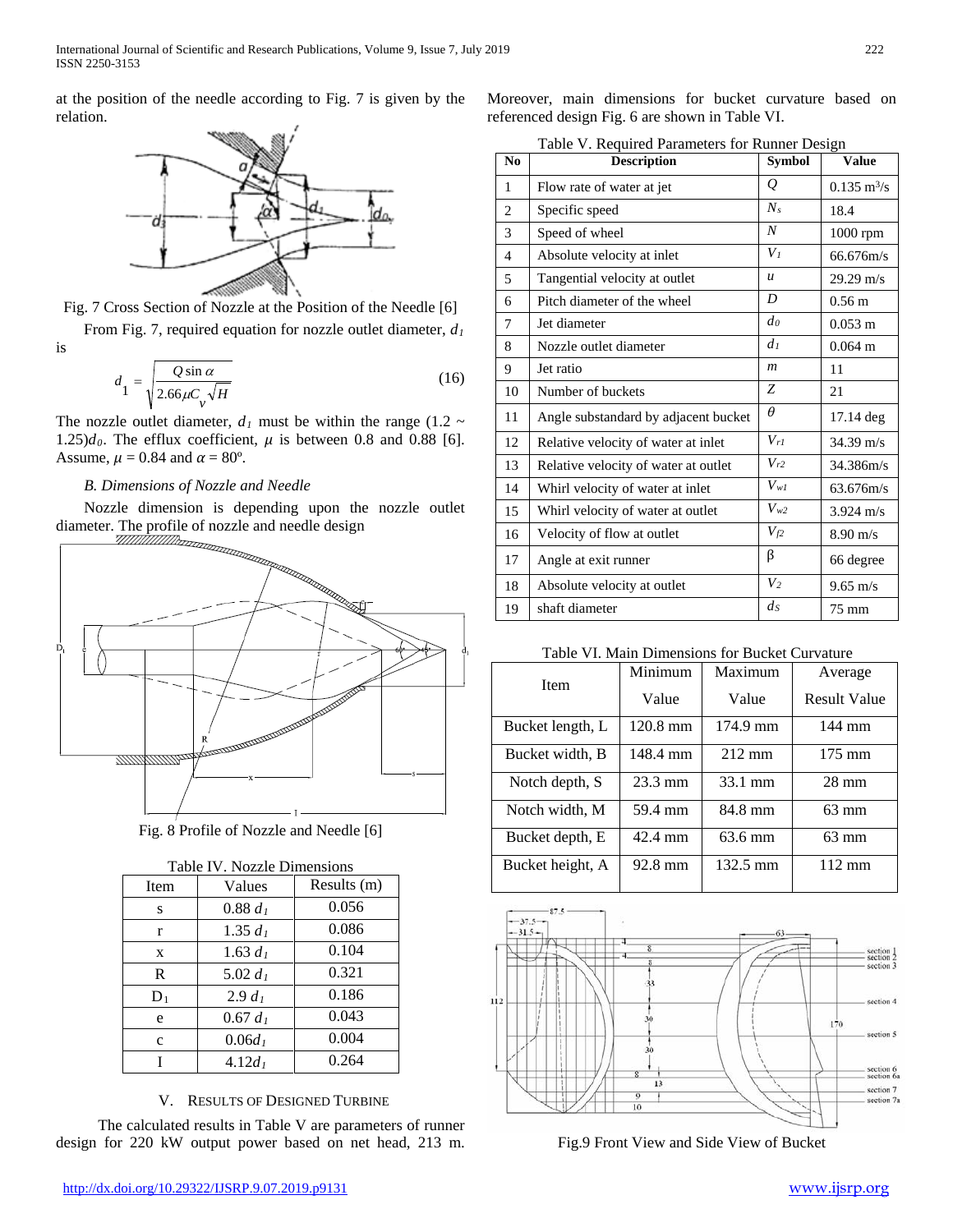

Fig.10 Five Section of Bucket Curvature: (a) Section Two, (b) Section Four, (c) Section Five, (d) Section Six and (e) Section Seven



Fig.11 Bucket and Runner for Designed Pelton Turbine



Fig.12 Nozzle with Needle for Designed Pelton Turbine

# VI. CONCLUSION

In hydropower plant, turbine is one of the most important parts to generate electricity. The output power of turbine depends on the head and flow rate. The designed turbine can develop a power of 220 kW on the designed head 213 m and the designed flow rate  $0.138 \text{ m}^3\text{/s}$ . The rotational speed and specific speed of turbine is 1000 rpm and 18.4 respectively. In this paper, detail design of bucket and nozzle with neddle for single jet Pelton turbine is presented. Bucket dimensions must between maximum and minimum value with respect to jet diameter. The jet diameter is 0.053 m. Notch width of the bucket must be larger than the diameter of jet. If the notch width is smaller than the diameter of jet, some of the incoming water would not strike the next bucket. Besides, all of the hydraulic energy cannot be obtained in this condition and many losses can be occurred. It is important that the jet is always completely intercepted by the buckets so that the volumetric efficiency of the turbine very closes to unity. The angle made by the relative velocity with the direction of motion of vane at outlet, is less than 90 degree and the velocity of whirl is negative. In Pelton turbine, nozzle is also one of the main parts because the available fluid energy is converted into kinetic energy by the nozzle. In this study, single jet nozzle is being used because many nozzle turbine interfered by the big bend of channels to bring the collector. In nozzle design, the calculated result of nozzle outlet diameter must be within the range between  $1.2d_0$  and  $1.25d_0$ . The detail dimensions of nozzle and needle shape is mainly depending on the nozzle outlet diameter that is 0.064 m. In this study, detail drawing of runner and nozzle with needle are expressed.